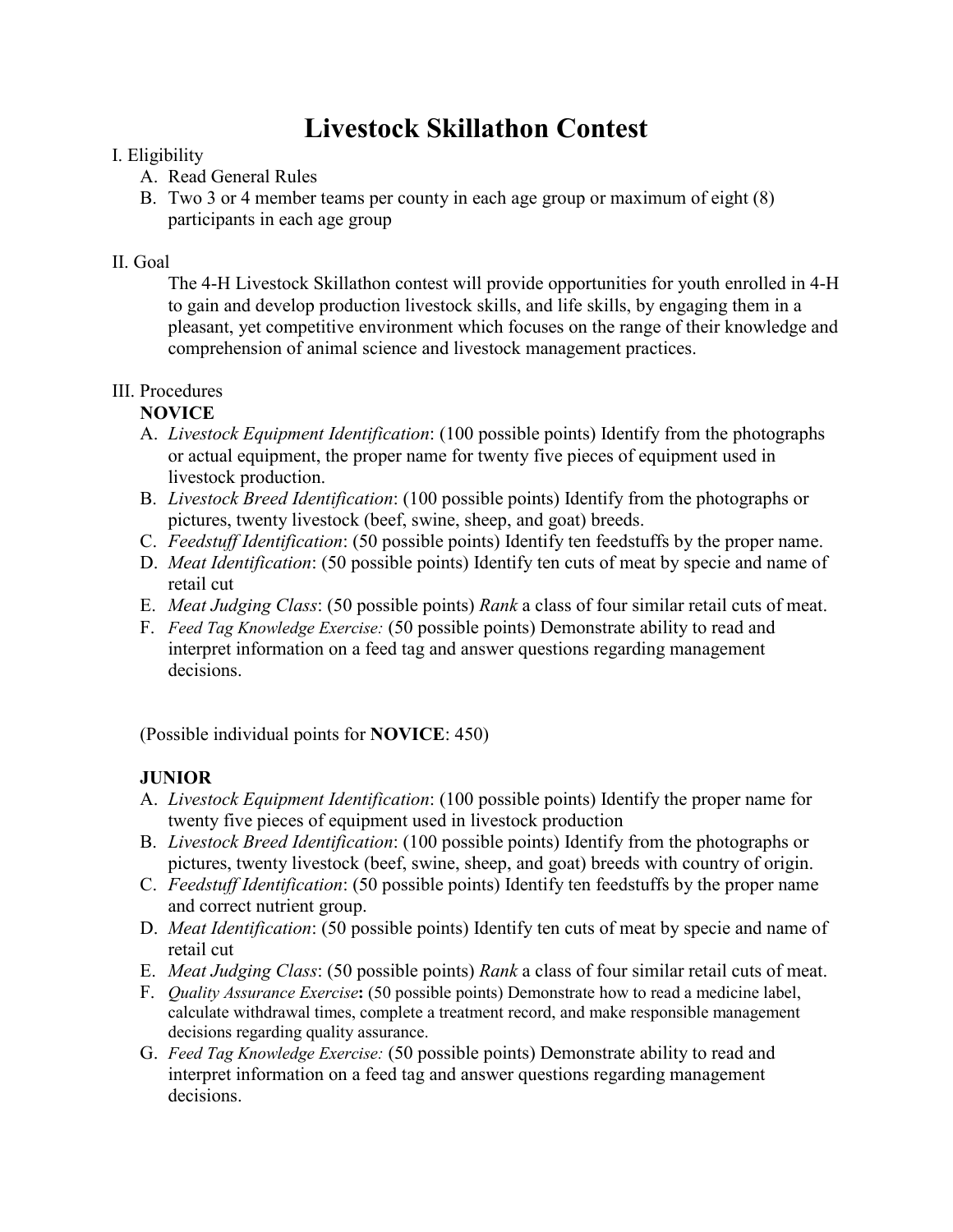(Possible individual points for **JUNIOR**: 500)

Refer to the State 4-H Webpage for additional information on the contest and score card examples.

Teams consist of three or four members. In teams in which there are four members, all will compete; but the member receiving the lowest overall score will be automatically declared the alternate. The scores of the alternate will not be included in any of the team totals, but will be considered in making all individual awards. Teams consisting of three members will have no alternate, and all members' scores will count in determining individual and team awards.

*April 2013*

#### **Word Bank for Livestock Skillathon Contest**

\*\*Items for the contest will come from these lists.\*\*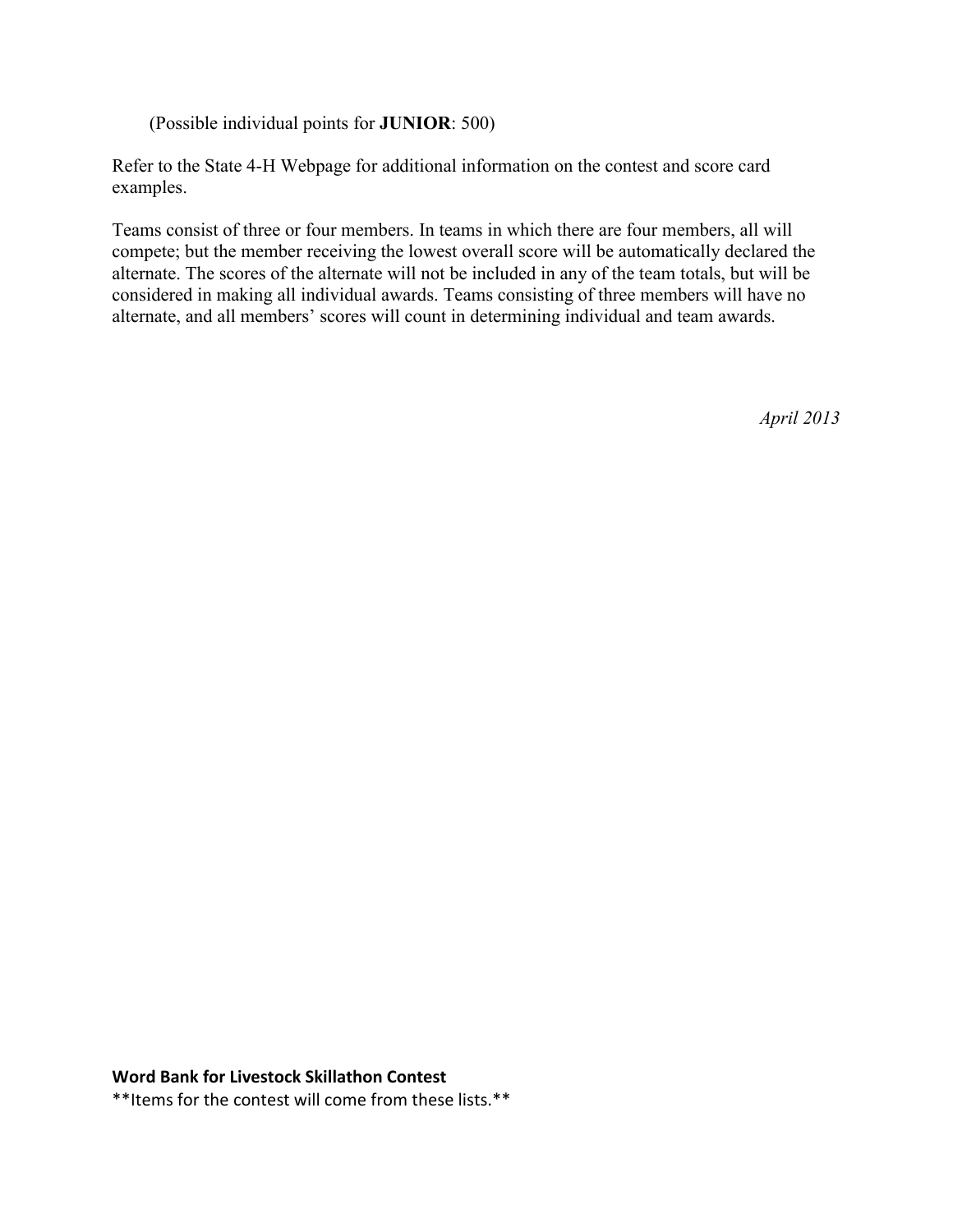## **Breed I.D. – identify 20 for the contest**

#### **Cattle –(13 breeds)**

- **1. Hereford**
- **2. Chianina**
- **3. Angus**
- **4. Charolais**
- **5. Limousin**
- **6. Maine-Anjou**
- **7. Simmental**

#### **Sheep-(11 breeds)**

- **1. Suffolk**
- **2. Hampshire**
- **3. Southdown**
- **4. Rambouillet**
- **5. Cheviot**
- **6. Finnsheep**

#### **Swine-(10 breeds)**

- **1. Berkshire**
- **2. Chester White**
- **3. Duroc**
- **4. Hampshire**
- **5. Hereford**
- **Goats-(6 breeds)**
- **1. Boer**
- **2. Kiko**
- **3. Angora**

## **Feed I.D. – identify 10 for the contest**

- **1. Fish Meal**
- **2. Cracked Corn**
- **3. Whole Kernel Corn**
- **4. Rolled Corn**
- **5. Whole Grain Oats**
- **6. Whole Grain Wheat**
- **7. Whole Grain Milo**
- **8. Alfalfa Pellets**
- **8. Shorthorn**
- **9. Brahman**
- **10. Santa Gertrudis**
- **11. Brangus**
- **12. Gelbvieh**
- **13. Polled Hereford**
- **7. Columbia 8. Merino 9. Dorset 10. Dorper 11. Romney**
- **6. Landrace 7. Pietrain 8. Poland China 9. Spotted Poland China 10. Yorkshire**
- **4. Pygmy**
- **5. Nubian**
- **6. Lamancha**
- **9. Dried Sugar Beet Pulp**
- **10. Dried Distiller's Grain**
- **11. Hay Cube**
- **12. Blood Meal**
- **13.Whole Cottonseed**
- **14. Soybean Meal**
- **15. Trace Mineral**